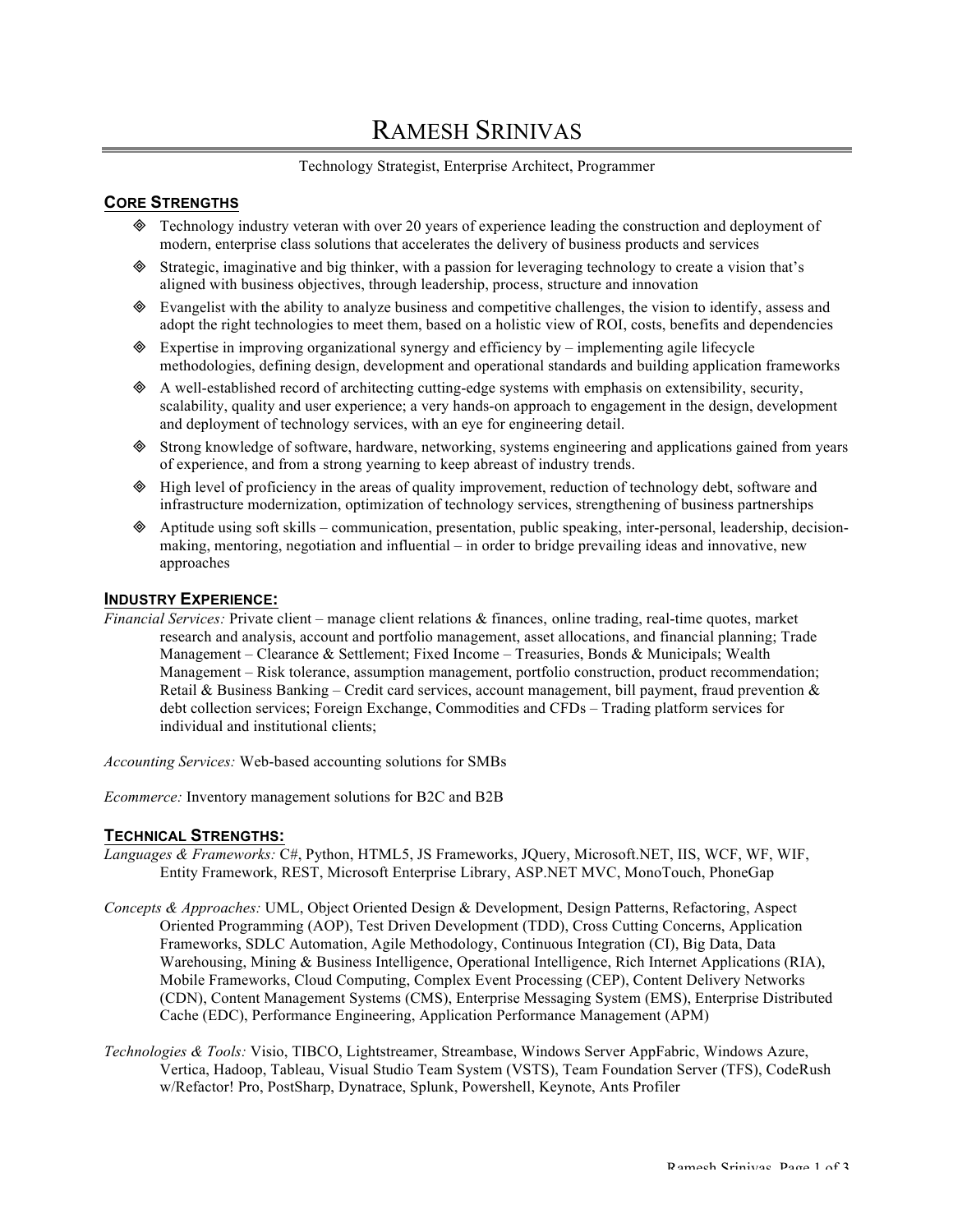# **PROFESSIONAL EXPERIENCE**

# **INTERIM CTO/TECHNOLOGY ADVISOR Jun. 2012 – Sep. 2012**

As Interim CTO of a *stealth mode* social media/ecommerce startup, my responsibilities included

- Conducting a competitive analysis of the market place, and a technical feasibility study to determine existence and limits of currently available technologies
- w Specifying a high level architecture that will provide scalability, reliability, security; application specifications, wireframes and prototypes
- w Making decisions on the technologies and approaches build vs. buy, cloud vs. dedicated hosting, hardware & software to support the chosen technology and the architecture
- $\bullet$  Determining the technical expertise required designers, developers & testers for building and supporting the system, and the approach to acquiring this expertise – in-house vs. outsourced vs. hybrid.
- w Providing tactical and strategic roadmaps, tools, methodology and best practices for the implementation of the solution.

### GAIN CAPITAL HOLDINGS May 2008 – Jun. 2012 **VP, APPLICATION ARCHITECTURE**

GAIN Capital Holdings, Inc. (NYSE:GCAP) is a global provider of online trading services, specializing in foreign exchange (*forex* or FX) and contracts for difference (CFDs), with customers and trading partners in more than 140 countries. A pioneer in online forex trading, GAIN Capital provides execution, clearing, custody and technology products and services and operates FOREX.com, one of the largest and best-known brands in the retail forex industry

- Spearheaded the design, implementation and delivery of the *new* Forex.com, a rich Internet application that integrates web based, real-time trading, with dynamic, research and educational content. Built on a state of the art service-oriented architecture, this multi-lingual application supports a multitude of device form factors. Targeted to a worldwide audience, key requirements met included high & consistent global performance, easy scalability, failover support and a low cost of maintenance.
- w Significantly lowered the total cost of application development and maintenance by building the *Gain Application Framework* that addresses key cross cutting concerns of developers, and providing them with building blocks that standardizes logging, caching, messaging, data access, business rules and configuration. Driven by a centralized configuration management database (CMDB), the framework uses patterns and concepts such as Inversion Of Control (IoC), Dependency Injection (DI), and Aspect Oriented Programming (AOP) to achieve high extensibility and adaptability and manageability.
- w Envisioned and built an extensible framework, for a push-based delivery of real-time messages and data over http, to a multitude of devices. Besides providing a great user experience, this helped lowers infrastructure costs such as bandwidth and capacity usage.
- Advocated "big data" consolidation and mining across the enterprise, built applications and services for data warehousing and analytics to provide valuable historical and real-time, business & operational intelligence.
- w Achieved a high level of agility, transparency, traceability, quality, accountability and predictability from the SDLC by introducing Team Foundation Server as the core of the ALM process, from requirements gathering to production deployments. Championed process repeatability and efficiency in the enterprise by introducing automation in builds, testing, deployment and data gathering.
- w Established a performance engineering discipline and environment, that focuses on service level, capacity and problem management, helps maximize the potential of software and hardware, lowers overall footprint and total cost of ownership.
- w Introduced and advocated innovative concepts to better manage business demand on technology reduce technology debt, modernize legacy systems, design adaptable architectures, improve operational intelligence.
- Responsible for the research, analysis, evaluation, selection and implementation of products/services for lifecycle management, content management, real-time messaging, enterprise distributed cache, enterprise object access, complex event processing and operational intelligence.
- w Chaired a committee of members drawn from every area of technology, to understand areas, processes and tools that could be improved in order to make the enterprise more agile and adaptable.

Ramesh Srinivas, Page 2 of 3